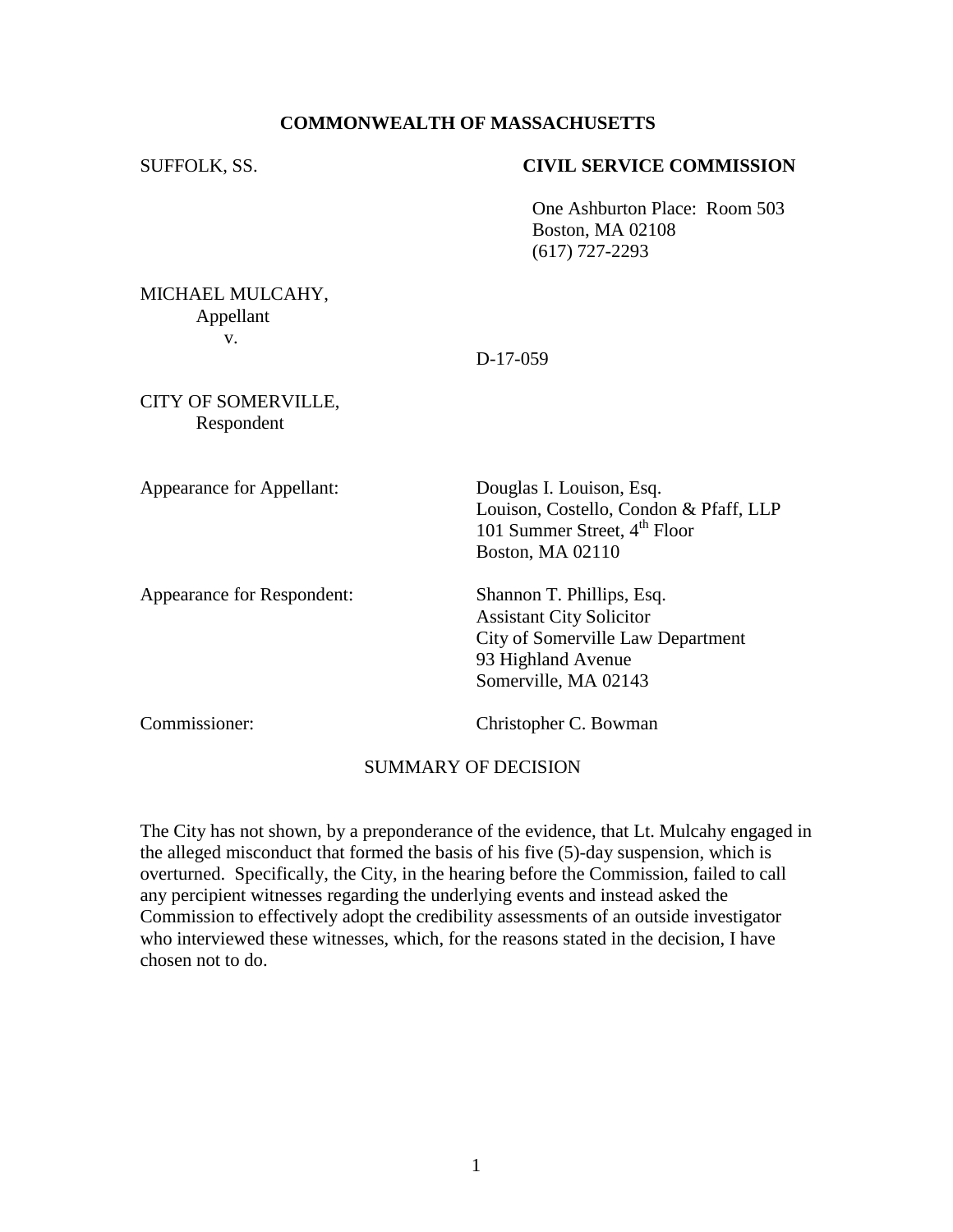#### **DECISION**

On March 23, 2017, the Appellant, Michael Mulcahy (Lt. Mulcahy), pursuant to the provisions of G.L. c. 31, § 43, filed an appeal with the Civil Service Commission (Commission), contesting the decision of the Respondent, the City of Somerville (City) to suspend him for five (5) days from his position as Police Lieutenant in the City's Police Department. On May 2, 2017, a pre-hearing was held at the offices of the Commission and a full hearing was held in the same location on July 10,  $2017<sup>1</sup>$ . As no written notice was received from either party, the hearing was declared private. All witnesses, with the exception of Lt. Mulcahy, were sequestered. A CD was made of the hearing.<sup>2</sup> The Commission received proposed decisions from the parties on August 9, 2017 (Appellant) and August 18, 2017 (Respondent).

## **FINDINGS OF FACT:**

On the day of the hearing, I entered twelve  $(12)$  Exhibits  $(1-12)$  from the City into evidence and left the record open for the City to respond to my request to submit the recorded interviews of each City employee interviewed as part of the investigation into this matter. I received those recordings from the City on August 1, 2017 and entered them as Exhibit 13.

Based upon these exhibits, stipulated facts, and the testimony of:

## *Called by the City:*

 $\overline{a}$ 

- Timothy Mitsakis, Police Lt. assigned to the Office of Professional Standards;
- Alfred P. Donovan, APD Management, Inc.

<sup>1</sup> The Standard Adjudicatory Rules of Practice and Procedure, 810 CMR §§ 1.00, *et seq*., apply to adjudications before the Commission, with G.L. Chapter 31, or any Commission rules, taking precedence.  $2$ Subsequent to the hearing, the City had the recording transcribed and a copy of the transcript was provided to counsel for Mr. Wolski and the Commission. That transcript is deemed to be the official record of the proceedings.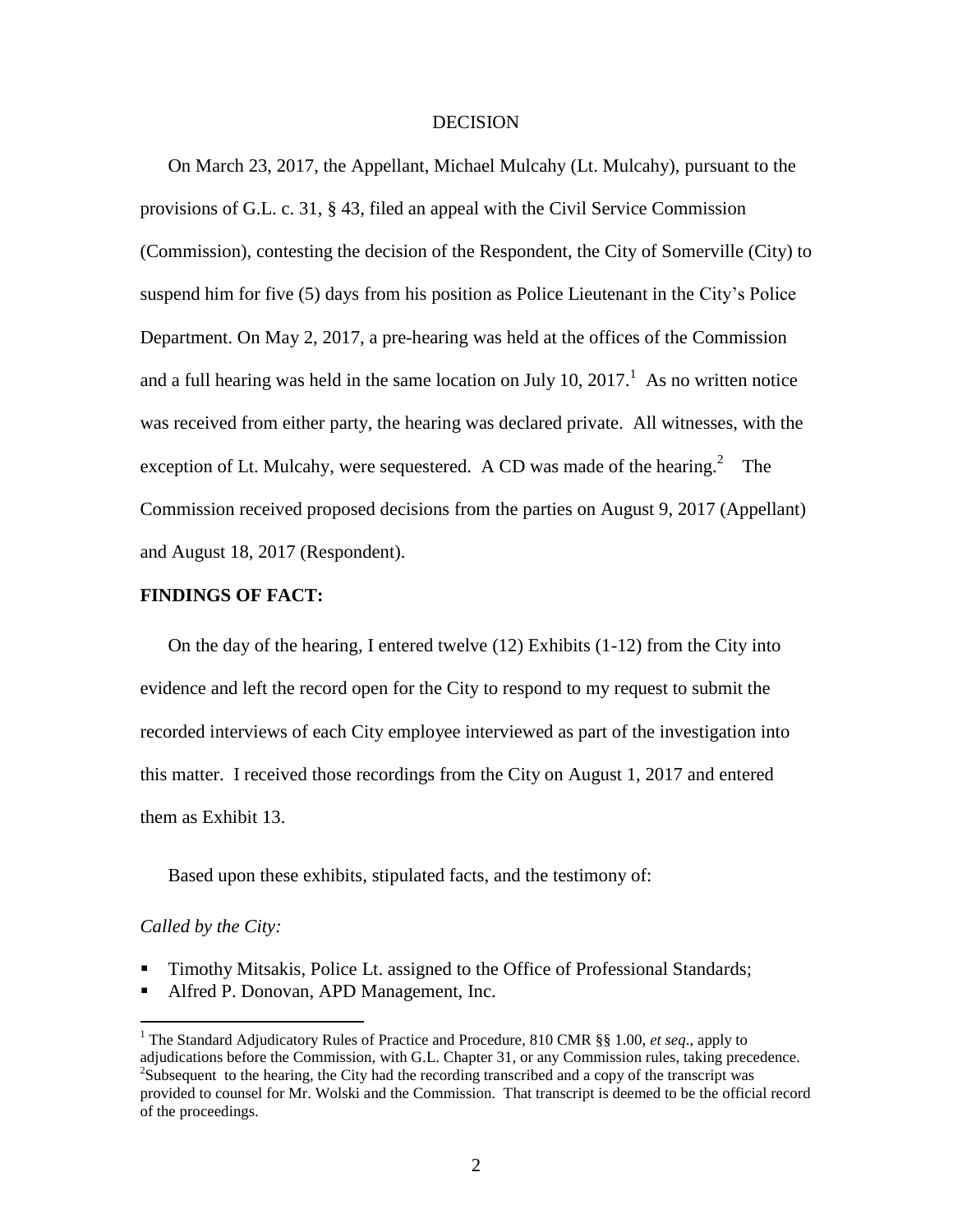• David R. Fallon, Somerville Police Chief;

## *Called by Lt. Mulcahy:*

Lt. Michael Mulcahy, Appellant;

and taking administrative notice of all matters filed in the case, pertinent statutes, regulations, policies, stipulations and reasonable inferences from the credible evidence, a preponderance of the evidence establishes the following:

- 1. Lt. Mulcahy has been employed by the City's Police Department for over thirty (30) years. (Testimony of Lt. Mulcahy)
- 2. Lt. Mulcahy is currently a Police Lieutenant. Since 2015, he has served as the Administrative Lieutenant, Division Commander of the Patrol Division. He serves as a shift commander responsible for overall patrol operations, including the 911 dispatch operation. (Testimony of Lt. Mulcahy and Chief Fallon)
- 3. On November 11, 2015, a Police Captain who serves as a District Commander penned a letter to Lt. Mulcahy stating that the Department had received a complaint regarding ongoing harassment by Lt. Mulcahy against a male police sergeant. While the letter specifically states that "this is not a disciplinary action", the Captain issued the following orders to Lt. Mulcahy:
	- a) Treat all members of the Police Department with dignity and respect;
	- b) Refrain from speaking negatively about the police sergeant while acting in your official capacity;
	- c) Direct any complaints regarding the police sergeant to the Deputy Police Chief;
	- d) Discontinue driving by the home of the police sergeant's girlfriend, who lives in the same town as Lt. Mulcahy. (Exhibit 7)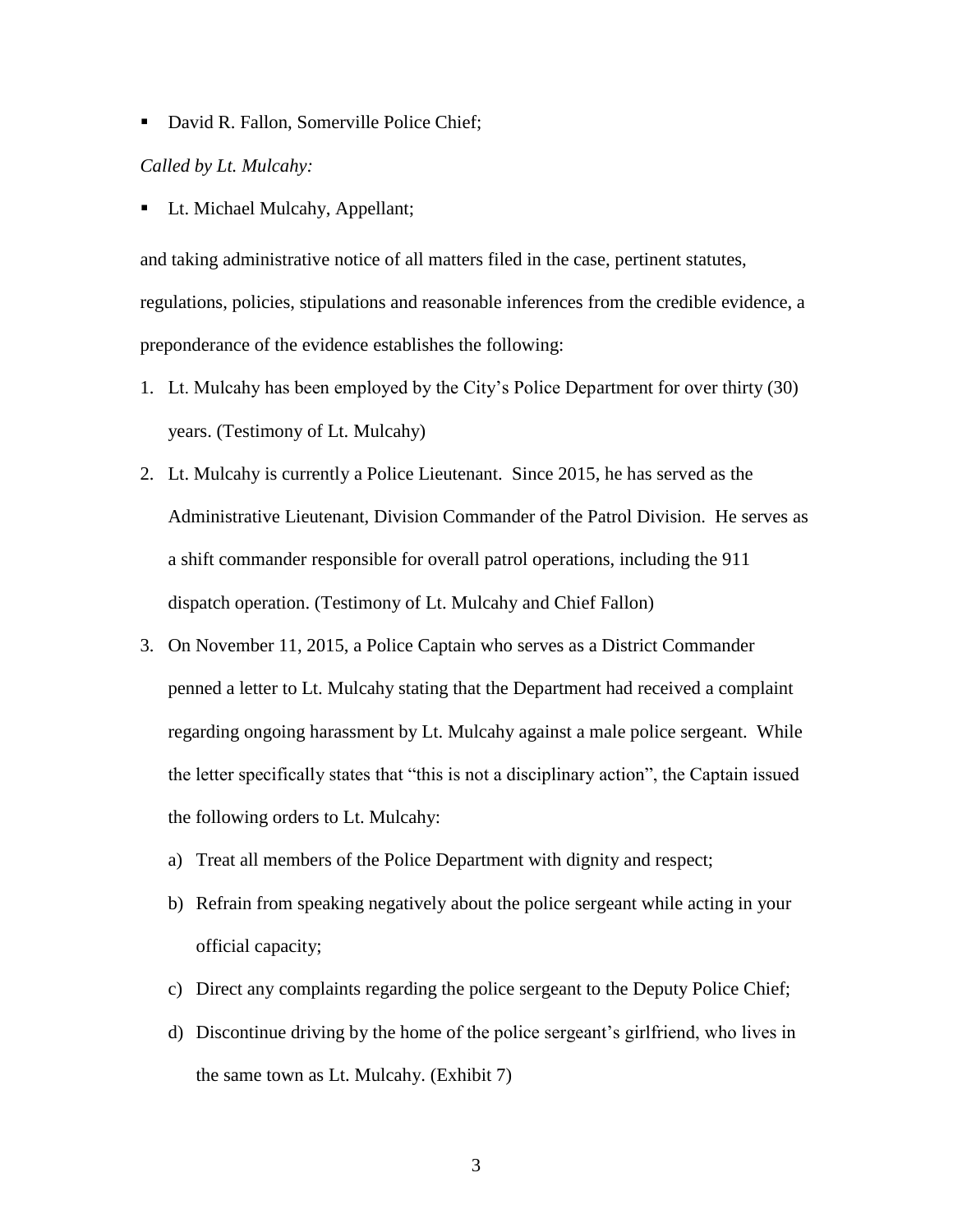- 4. On November 7, 2016, two (2) complaints were filed against Lt. Mulcahy via email; one complaint was filed by a female civilian dispatcher (female dispatcher) and the other was filed by her brother who is the police sergeant (police sergeant) referenced in the Police Captain's above-referenced November  $15<sup>th</sup>$  letter to Lt. Mulcahy. (Exhibit 1)
- 5. Lt. Mulcahy's father at one point served as the President of the Somerville Housing Authority's Clarendon Hills apartment complex. The (now deceased) father of the female dispatcher and police sergeant worked at the apartment complex as well and the two (2) families knew each other. (Exhibit 13)
- 6. In her November  $7<sup>th</sup>$  complaint, the female dispatcher wrote in part that Lt. Mulcahy, while on duty in the dispatch room on November 3, 2016, was engaging in political conversations throughout the day (the 2016 General Election occurred five (5) days later on November  $8<sup>th</sup>$ ) and:

"around 1pm, he was sitting in the 911 room. At this time he stated to me 'your Dad used to drive dead people to the polls all the time to vote'. I responded 'excuse me'. He said 'they did it all the time.' I said 'do not slander my father, that's where I draw the line'. He replied 'I had nothing but respect for your father, you and the rest of your family are another story." (Exhibit 1)

- 7. That same day (November  $7<sup>th</sup>$ ), the police sergeant, who is the brother of the female dispatcher, filed his own complaint via email against Lt. Mulcahy writing in part that he had been victimized [by Lt. Mulchahy] "for well over a year by several physical and verbal attacks against myself, my family and my girlfriend as well as her children." (Exhibit 1)
- 8. The police sergeant's written complaint stated in part that: " … Lt. Mulcahy had several tasteless, unprofessional and slanderous statements to make about my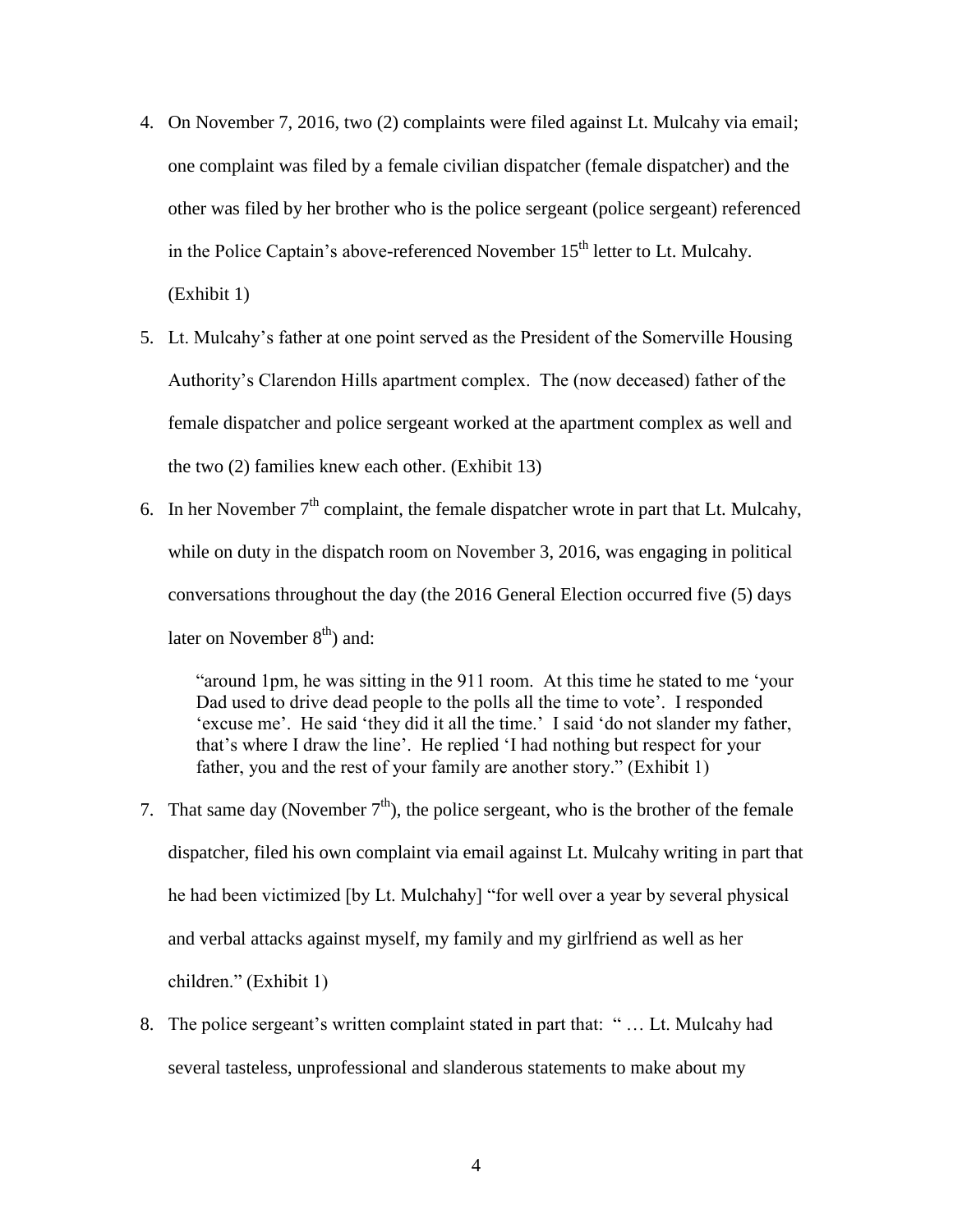deceased father and my family in genera (sic) on Thursday, November 3, 2016 …" (Exhibit 1)

- 9. The police sergeant's written complaint contained specific allegations against Lt. Mulcahy including that:
	- a) Over the past Memorial Day weekend, Lt. Mulcahy told other officers that he (the sergeant) had called the FBI on another supervisor who was on a suspension, which the police sergeant labeled "not true and slanderous against me";
	- b) On November  $3<sup>rd</sup>$  (the same day as the alleged incident with his sister), Lt. Mulchay "became obsessed with my schedule and my taking a detail. He spent several hours asking other supervisors what they thought of my actions." (Exhibit 1)
- 10. The two (2) complaints were investigated by: a) Lt. Timothy Mitsakis, the Lieutenant assigned to the Office of Professional Standards; and b) a former municipal Police Chief and owner of APD Management, Inc., Alfred Donovan, who was contracted by the City's Police Department to assist Lt. Mitsakis with the investigation. (Testimony of Lt. Mitsakis, Mr. Donovan and Chief Fallon)
- 11. Lt. Mitsakis and Mr. Donovan jointly interviewed the following witnesses:
	- a) The female dispatcher who filed a complaint against Lt. Mulcahy;
	- b) The police sergeant who is the brother of the female dispatcher and who also filed a complaint against Lt. Mulcahy;
	- c) Two (2) other dispatchers (one male; one female) who were on duty on November  $3^{\text{rd}}$ ;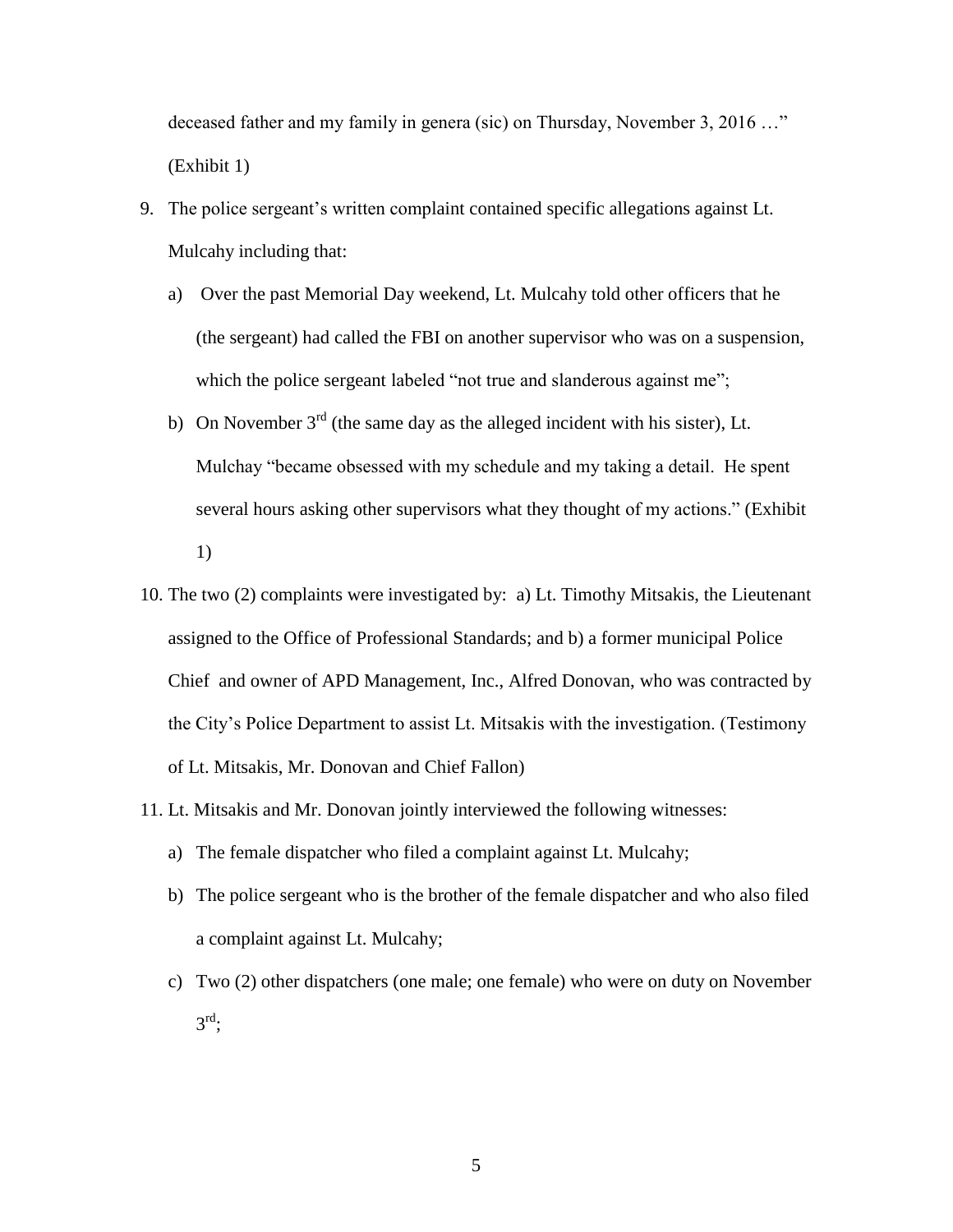- d) A Police Lieutenant who was on duty on November  $3<sup>rd</sup>$  when Lt. Mulcahy allegedly made comments about the police sergeant working a detail.
- e) Another police sergeant who was on duty when Lt. Mulcahy allegedly made comments about the police sergeant working a detail and was on duty when Lt. Mulcahy allegedly stated that the police sergeant was behind the discipline imposed on a police officer. (Exhibit 13)
- f) Lt. Mulcahy.
- 12. By letter dated December 9, 2016, Lt. Mitsakis attached an "investigative report" completed by Al Donovan and summarized the findings in a cover letter. The cover letter, which is somewhat difficult to follow, stated that the investigation had "sustained" various allegations against Lt. Mulcahy, effectively concluding that the following events did occur:
	- a) On November 3, 2016, Lt. Mulcahy made derogatory and slanderous comments about members of the female dispatcher's family.
	- b) Over Labor Day weekend [2016], Lt. Mulcahy implied to other supervisors that the police sergeant had indicated that the "Feds" were looking into another Somerville Police Officer who was out on suspension at the time and that the police sergeant was behind the suspension.
	- c) On November 3, 2016, Lt. Mulcahy was "going off" about the fact that the police sergeant had swapped a shift to work a detail.
	- d) Lt. Mulcahy violated the directives in the November 11, 2015 letter from the Police Captain. (Exhibit 5)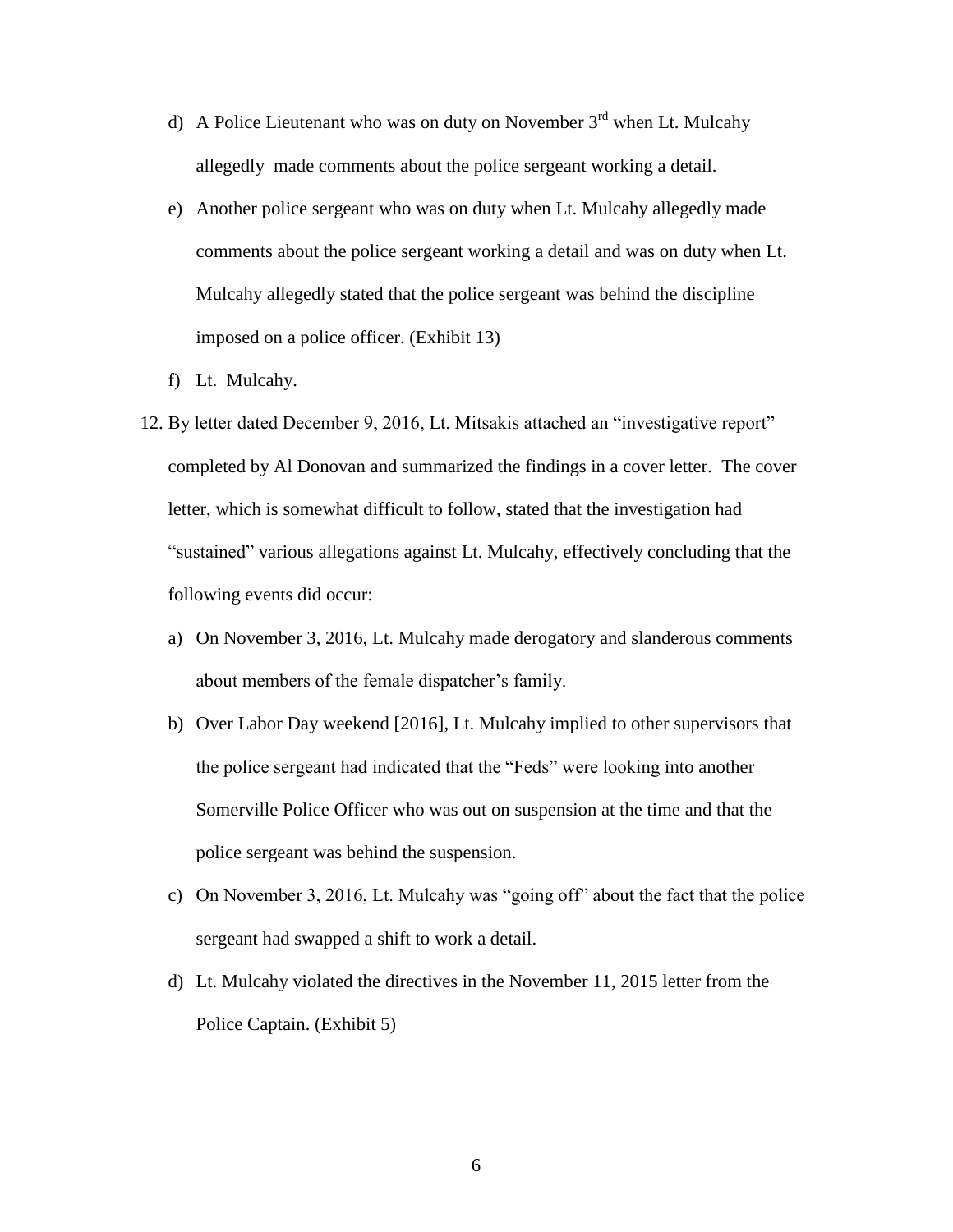- 13. On December 13, 2016, the Police Chief issued a letter to Lt. Mulcahy notifying him of a five (5)-day suspension for the above-referenced actions which the Police Chief concluded violated Department Rules and Regulations, Policies and Procedures related to: Conducting Unbecoming an Officer; Discourtesy; Insubordination; Sexual Harassment and Other Forms of Harassment. (Exhibit 10)
- 14. On February 15, 2017, a hearing officer appointed by the City's Mayor (who serves as the Appointing Authority), conducted a hearing to hear Lt. Mulcahy's appeal of his five (5)-day suspension. (Exhibit 12)
- 15. The local hearing officer did not hear from any of the percipient witnesses, but, rather, heard only from Lt. Mitsakis, Mr. Donovan and the Police Chief. There is no reference in the hearing officer's decision that he reviewed the recorded interviews of the percipient witnesses. (Exhibit 12)
- 16. Based largely on the credibility assessments made by Mr. Donovan regarding the percipient witnesses, the hearing officer recommended that the charges against Lt. Mulcahy be upheld and that the five (5)-day suspension stand. (Exhibit 12)
- 17. On March 21, 2017, the City's Mayor accepted the hearing officer's report and upheld the five (5)-day suspension. (Exhibit 12)
- 18. On March 23, 2017, Lt. Mulcahy filed the instant appeal with the Commission. (Stipulated Fact)
- 19. At the full hearing before the Commission on July 10, 2017, the City did not call any of the percipient witnesses to the alleged events, including the female dispatcher or the police sergeant.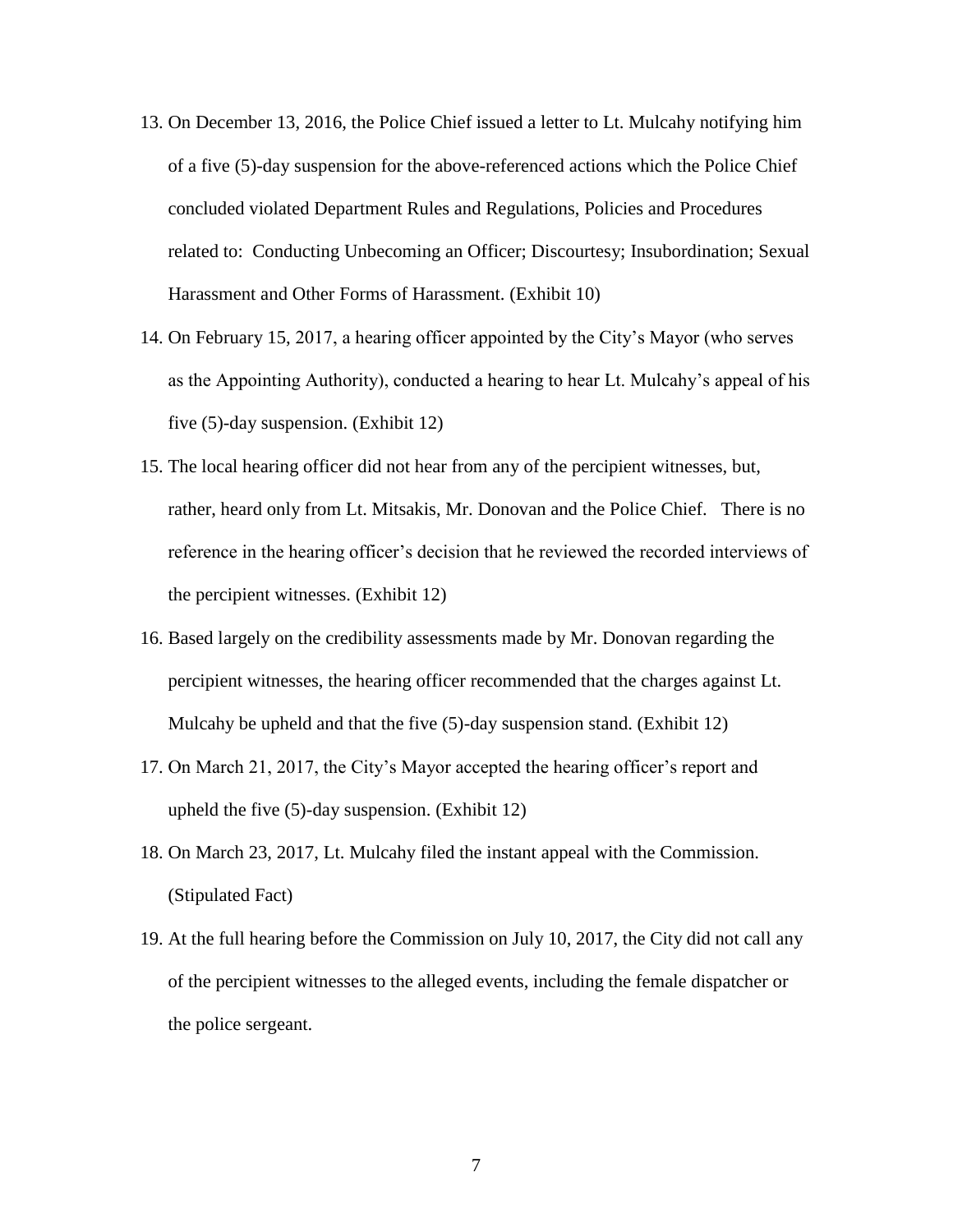- 20. The City indicated that these witnesses were not being called to testify before the Commission as the Police Chief based his decision on the report of Al Donovan without hearing from the percipient witnesses.
- 21. I kept the record open for the City to produce the recorded interviews of the

percipient witnesses. I have received and reviewed those recordings.

# *Legal Standard*

#### G.L. c. 31, § 43 provides:

"If the commission by a preponderance of the evidence determines that there was just cause for an action taken against such person it shall affirm the action of the appointing authority, otherwise it shall reverse such action and the person concerned shall be returned to his position without loss of compensation or other rights; provided, however, if the employee by a preponderance of evidence, establishes that said action was based upon harmful error in the application of the appointing authority's procedure, an error of law, or upon any factor or conduct on the part of the employee not reasonably related to the fitness of the employee to perform in his position, said action shall not be sustained, and the person shall be returned to his position without loss of compensation or other rights. The commission may also modify any penalty imposed by the appointing authority."

 An action is "justified" if it is "done upon adequate reasons sufficiently supported by credible evidence, when weighed by an unprejudiced mind; guided by common sense and by correct rules of law;" Commissioners of Civil Service v. Municipal Ct. of Boston, 359 Mass. 211, 214 (1971); Cambridge v. Civil Service Comm'n, 43 Mass.App.Ct. 300, 304 (1997); Selectmen of Wakefield v. Judge of First Dist. Ct., 262 Mass. 477, 482 (1928). The Commission determines justification for discipline by inquiring, "whether the employee has been guilty of substantial misconduct which adversely affects the public interest by impairing the efficiency of public service;" School Comm. v. Civil Service Comm'n, 43 Mass.App.Ct. 486, 488 (1997); Murray v. Second Dist. Ct., 389 Mass. 508, 514 (1983).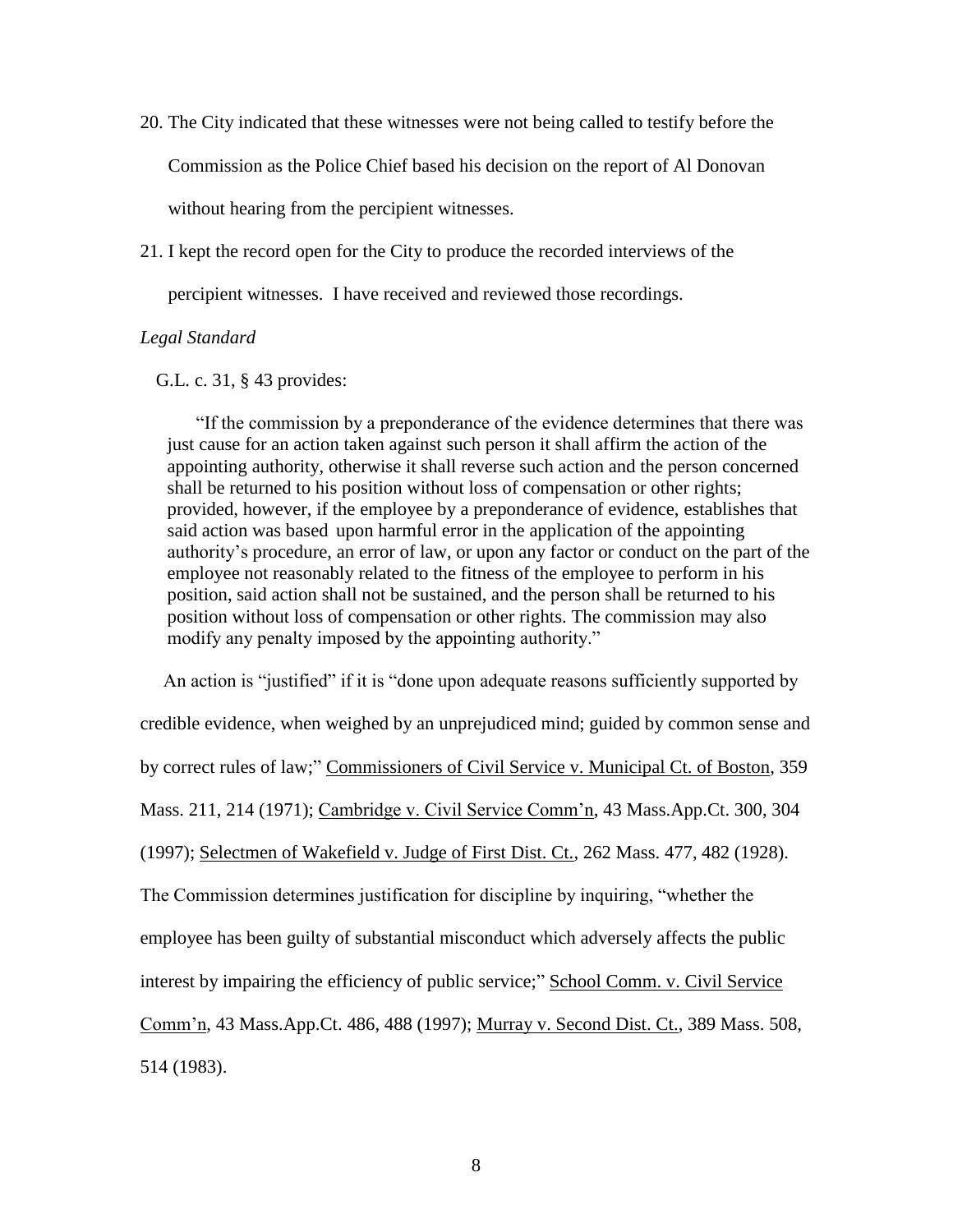The Appointing Authority's burden of proof by a preponderance of the evidence is satisfied "if it is made to appear more likely or probable in the sense that actual belief in its truth, derived from the evidence, exists in the mind or minds of the tribunal notwithstanding any doubts that may still linger there;" Tucker v. Pearlstein, 334 Mass. 33, 35-36 (1956).

Under section 43, the Commission is required "to conduct a de novo hearing for the purpose of finding the facts anew;" Falmouth v. Civil Service Comm'n, 447 Mass. 814, 823 (2006) and cases cited. However, "[t]he commission's task.. .is not to be accomplished on a wholly blank slate. After making its de novo findings of fact, the commission does not act without regard to the previous decision of the [appointing authority], but rather decides whether 'there was reasonable justification for the action taken by the appointing authority in the circumstances found by the commission to have existed when the appointing authority made its decision'," which may include an adverse inference against a complainant who fails to testify at the hearing before the appointing authority; Falmouth v. Civil Service Comm'n, Id., quoting internally from Watertown v. Arria, 16 Mass.App.Ct. 331, 334 (1983) and cases cited.

By virtue of the powers conferred by their office, police officers are held to a high standar[d](http://sll.gvpi.net/document.php?id=csc:csc14k-46&type=hitlist&num=15#hit5) of conduct. "Police officers are not drafted into public service; rather, they compete for their positions. In accepting employment by the public, they implicitly agree that they will not engage in conduct which calls into question, their ability and fitness to perform their official responsibilities." Police Commissioner of Boston v. Civil Service Commission, 22 Mass.App.Ct. 364, 371 (1986).

9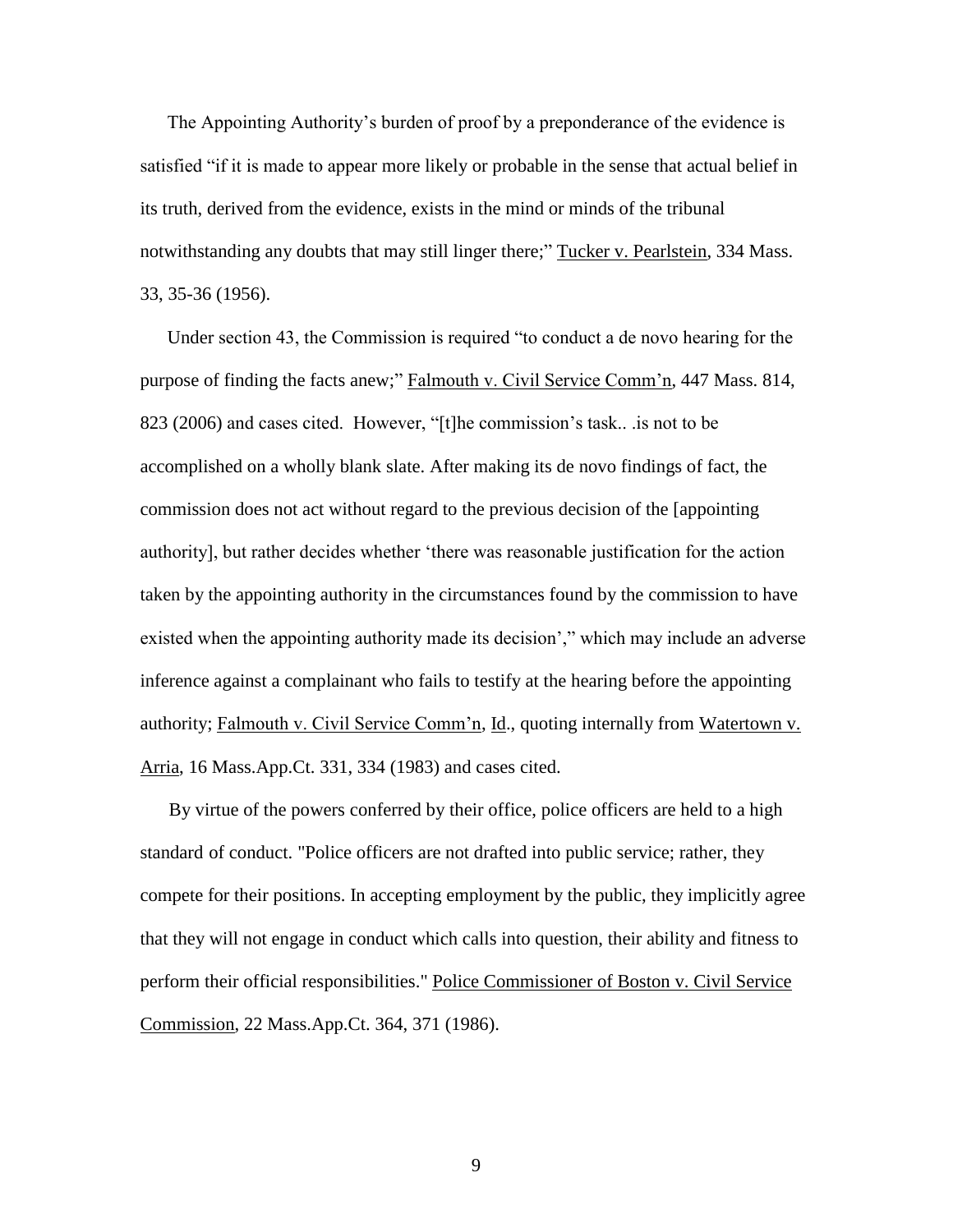#### *Analysis*

 The outcome of this appeal depends heavily on the credibility of the percipient witnesses regarding the alleged underlying events. The City inexplicably failed to call any percipient witnesses to testify before the Commission. Rather, the City called Mr. Donovan and Lt. Mitsakis and effectively asked me, as part of the de novo proceedings before the Commission, to accept their credibility assessments of the percipient witnesses in order to uphold the discipline imposed on Lt. Mulcahy.

This case is strikingly similar to Daly v. Department of Revenue, 7 MCSR 92 (1994). In that case, DOR did not call any percipient witnesses before the Commission. Rather, DOR put forth the testimony of an internal investigator who interviewed various employees and, based on those interviews, concluded that Ms. Daly's attitude, conduct and demeanor during an audit was unprofessional. DOR also submitted the written statements of the complaining employees. The [DALA] Magistrate who heard the case on behalf of the Commission wrote in part:

"Many of the indicia of reliability were obviously absent from this hearsay evidence. I could not observe the demeanor of the employees. Their statements were not given under oath. It was clear that certain of the employees had no direct knowledge of Ms. Daly's conduct but were basing their statements on what others in the company had told them. Ms. Daly's attorney could not crossexamine the employees." Id.

 I face the same problems here, even after reviewing the recorded statements of the Department employees, which were only provided by the City upon my request at the close of the hearing. For example, the police sergeant's statement *to Mr. Donovan and Lt. Mitsakis* was based almost entirely on hearsay. Specifically, the police sergeant: a) *heard from his sister* about the allegedly disparaging comments about his deceased father; b) *heard from another police sergeant* that Lt. Mulcahy was allegedly making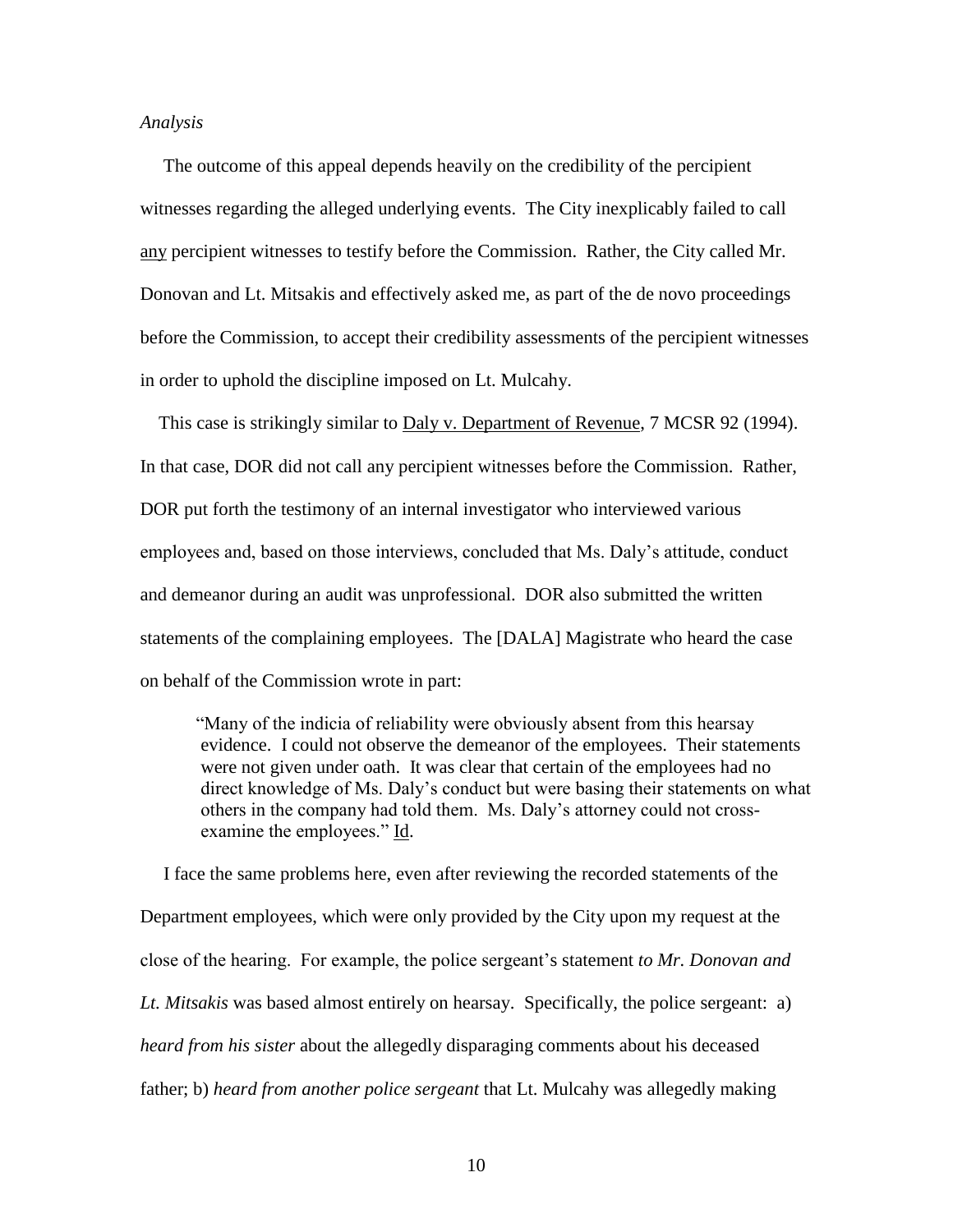comments about him working a detail after requesting a shift swap; and c*) heard from that same sergeant* that Lt. Mulcahy was making allegations that the sergeant was behind the discipline of a police officer. A complete review of the record shows the perils associated with relying on this type of hearsay evidence as there appears to be evolving accounts of what Lt. Mulcahy actually said about the disciplinary matter facing another police officer. Even the police sergeant, during his statement to Mr. Donovan and Lt. Mitsakis, appears to retract his allegation that Lt. Mulcahy accused him of "calling the Feds" as the police sergeant initially alleged in his email.

 Further, the police sergeant explicitly stated in his email that he had been victimized [by Lt. Mulchahy] "for well over a year by several physical and verbal attacks against myself, my family and my girlfriend as well as her children." During his statement to Mr. Donovan and Lt. Mulcahy, he casually retracted any allegation related to physical attacks or any attacks against his girlfriend or her children by Lt. Mulcahy. Had the police sergeant been called as a witness by the City, that troubling about-face likely would have been the subject of strenuous cross-examination by counsel for Lt. Mulcahy – as well as my own questions.

 Further, the employee statements provided to Lt. Mitsakis and Mr. Donovan were, in some cases, inconsistent. For example, the male dispatcher present in the dispatch room on November 2<sup>nd</sup> effectively recalls (in his recorded statement) a spirited back-and-forth political conversation between Lt. Mulcahy and the female dispatcher regarding the respective (opposite) candidates they were supporting in the then-upcoming Presidential Election. That same dispatcher remembers Lt. Mulcaly stating that the female dispatcher's father drove "old people" to the polls when he worked at the Clarendon

11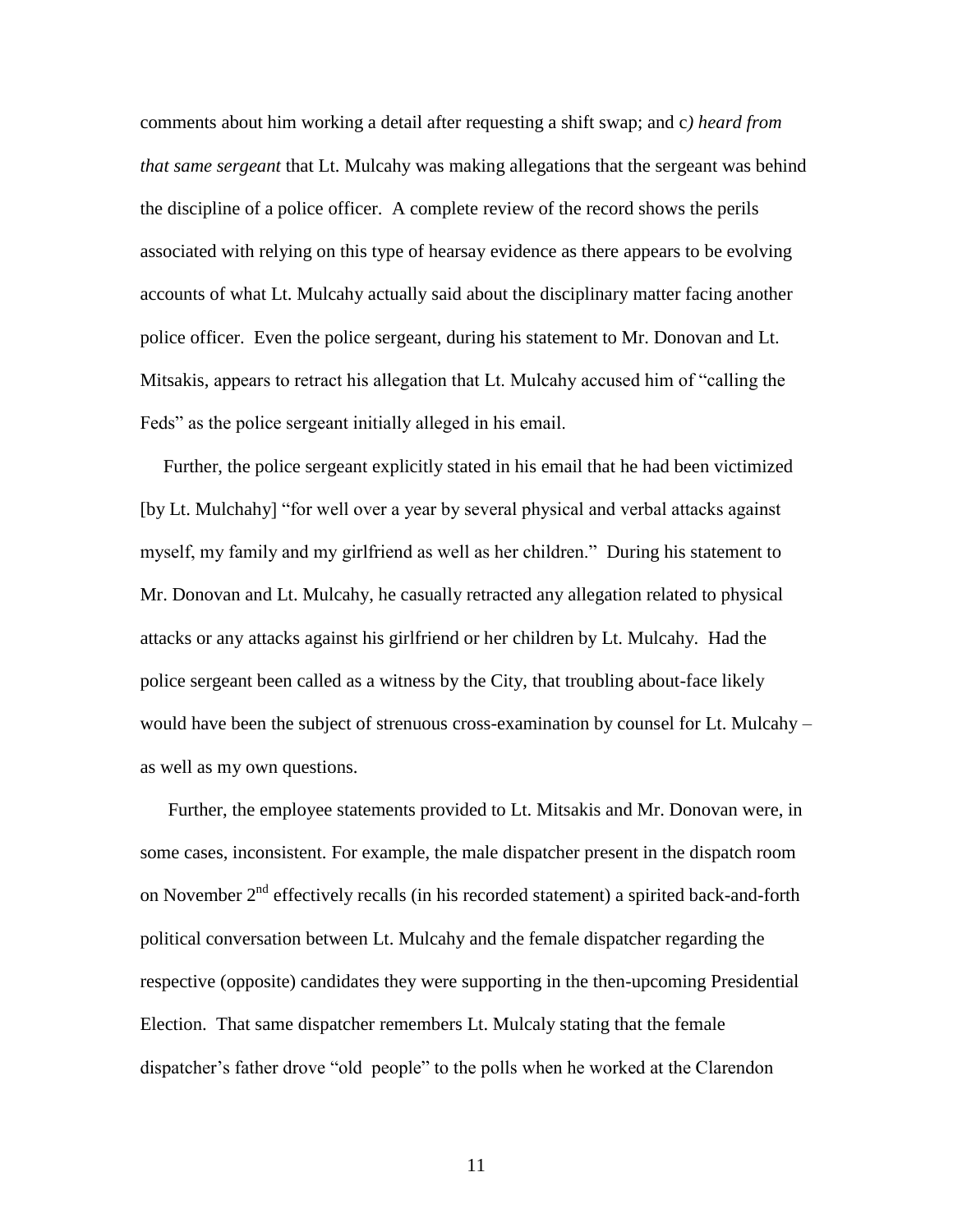Hills apartment complex with Lt. Mulcahy's father. While that male dispatcher remembers the female dispatcher stating that Lt. Mulcahy shouldn't bring her father into the conversation, he does not recall her being particularly upset, nor does he recall Lt. Mulcahy saying that he doesn't have any respect for her or her brother. Obviously, parts of that statement directly conflict with the statement made by the female dispatcher, only reinforcing the need for me to make in-person credibility assessments of both witnesses before making a finding regarding what did – or did not- happen that day.

 I had other problems with the employee statements. Instead of asking open-ended questions (i.e. –" walk me through what you remember being said"), the employees were asked highly leading questions, including the employee being read an alleged statement and then being asked words to the effect, "do you remember that being said?". Absent a pronouncement that the witnesses had exhausted his/her memory, that is not the type of examination that would be permitted as part of a de novo hearing before the Commission, further undercutting the reliability of those statements.

 For all of the above reasons, I have not relied on the prior recorded statements of these employees who did not testify before the Commission.

 That turns to the testimony of Lt. Mulcahy, who, in addition to testifying before the Commission, provided a statement to Lt. Mitsakis and Mr. Donovan as part of the City's investigation. Not surprisingly, his account of events differs, sometimes significantly, from that of the City employees who made statements during the investigation, including the statements of the female dispatcher and the police sergeant.

 In regard to the political conversation shortly before the election, Lt. Mulcahy remembers a spirited, and not uncommon, debate in the dispatch room which the female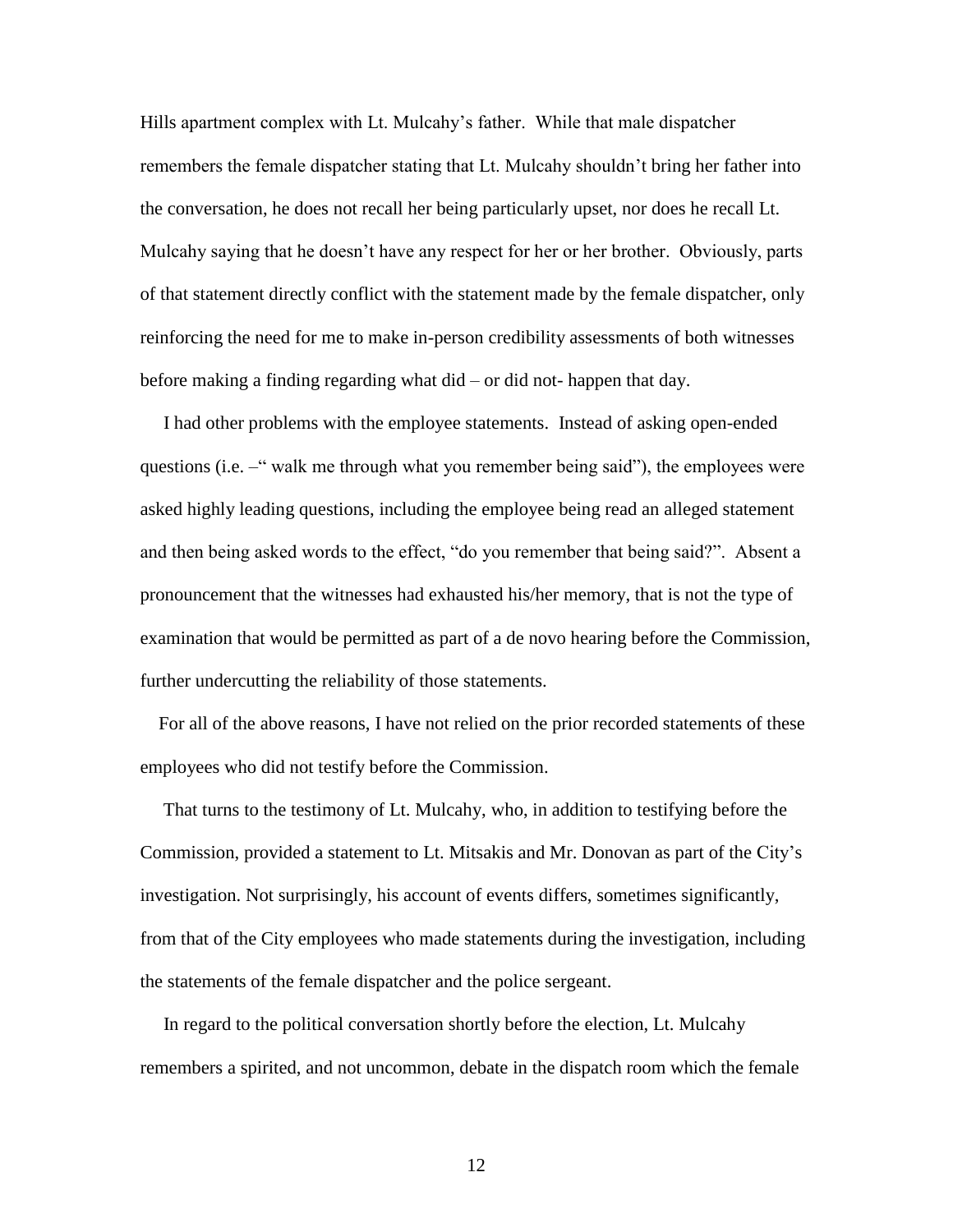dispatcher, according to Lt. Mulcahy, was an active participant, calling his preferred candidate a "criminal". Lt. Mulcahy testified that he responded by telling the female dispatcher that both of their fathers "drove dead people to the polls" referring to their days working at Clarendon Hills. Further, Lt. Mulcahy denies saying that he didn't respect her family, but, rather, testified that he told the female dispatcher that he had the "utmost respect" for her family "unlike the disdain your family had for my father."

 It is (very) possible that, had I heard from other percipient witnesses, I may not credit this testimony by Lt. Mulcahy. However, standing on its own. Lt. Mulcahy offers a plausible account of an ill-advised politically-tinged back and forth in the workplace in which both parties raised the ire of each other.

 Similarly, standing alone, Lt. Mulcahy's testimony provided a sufficiently plausible rebuttal regarding the other alleged statements made by him which the City considered to be a violation of various policies and rules. For example, he denied ever saying that the police sergeant "called the Feds" regarding another officer and that his inquiry about working a detail after swapping a shift were not meant to disparage the police sergeant.

 For all of the above reasons, the City has failed to show, by a preponderance of the evidence, that Lt. Mulcahy engaged in the alleged misconduct and/or violated the Department rules cited by the City.

 This conclusion is based on the evidence (or lack thereof) in the record before me. It would be a mistake for Lt. Mulcahy to view the decision here in any other context. Rather, he would be well-advised to understand that the Commission, when presented with sufficient evidence, has not hesitated to uphold discipline, up to and including termination, for police officers who harass their subordinates and co-workers. (See Keyes

13